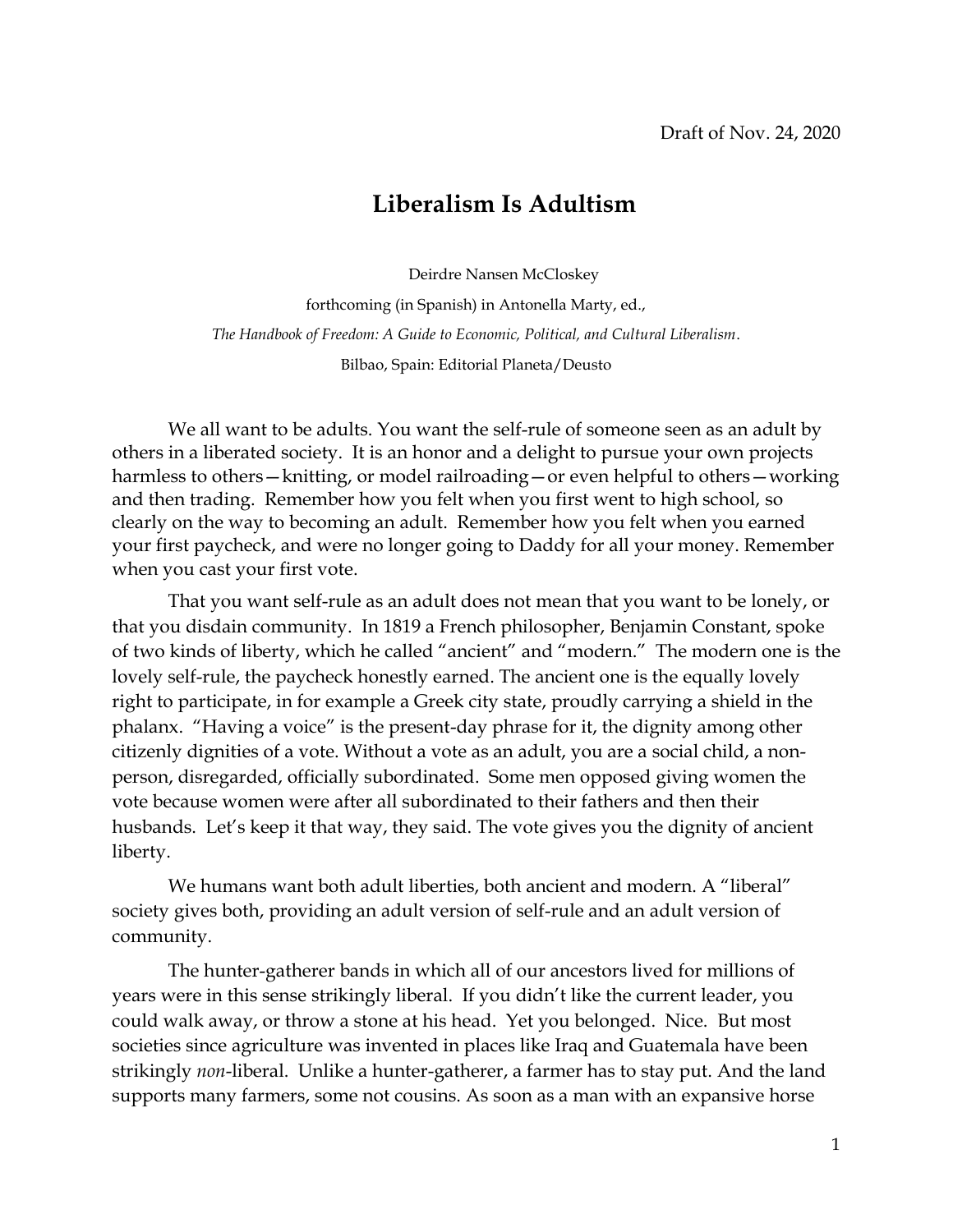and an expensive bronze sword lays claim to the land, he claims you, too. Too bad for you. Chiefs, kings, and governmental bureaucrats ruled, and continue to rule in nonliberal societies, such as Montezuma's Aztec Mexico or Franco's fascist Spain or Juan Perón's populist Argentina.

And in a gentler way, all modern states tend to the non-liberal. We need a state a little one, honest and competent in the style of the Dutch cities of the Low Countries in the 16th century—to exercise what the German sociologist Max Weber noted in 1919 was the very definition of a state, "a legitimate monopoly of coercion in a certain territory." We don't want a bunch of mafia-type gangs running around the city exercising coercion. Have one monopoly, and then watch it carefully. But modern states have become much bigger, in geography and especially in taxes, taking for example upwards or 40 percent of production for their purposes of big armies (to defend again the Paraguayans) or to subsidize good ideas (especially the ideas of the ruling party's cousins).

The trouble is that many people *like* to be so ruled. It's sweetly child-like, ancient liberty gone mad, without a balancing modern liberty. Many Argentinians today, and Italians and Russians, and in truth most every electorate in some moods, wants *more* Peróns and Mussolinis and Putins, more men on white horses, more kings—in a word, more of that top-down, anti-liberal "statism." It makes people feel childishly safe and great, in a "family" of 50,000,000 people with a father strictly in charge. "Statism," you see, is the opposite of liberalism, being at best an ancient liberty, alone, at worst Mussolini's Italian fascism 1922–1943: "Everything within the state. Nothing against the state. Nothing outside the state."

There's a hilarious story in the Hebrew Bible (what Christians call the Old Testament) that makes the point. The Israelites ask the prophet Samuel to give them a king, "like all the nations" around Israel, such as Babylon and Egypt. Samuel consults with God, who tells him to warn them about getting what they want. "So Samuel spoke all the words of the Lord to the people" (1 Samuel 8, also called 1 Kings 8):

> This will be the procedure of the king . . . . He will take your sons and place them for himself in his chariots . . . . and some to do his plowing and to reap his harvest and to make his weapons of war. . . . He will also take your daughters for perfumers and cooks and bakers. He will take the best of your fields and your vineyards and your olive groves. . . . He will take a tenth of your seed and of your vineyards and give to his officers and to his servants. . . . Then you will cry out . . . but the Lord will not answer you in that day.

"Nevertheless, the people refused to listen." They got King Saul, who did exactly the terrible things God had predicted. Ha, ha.

Liberalism then is historically rare, but it has grown since it first emerged as an ideal in the 1700s. By "liberal" I do not mean of course the use of the term in the United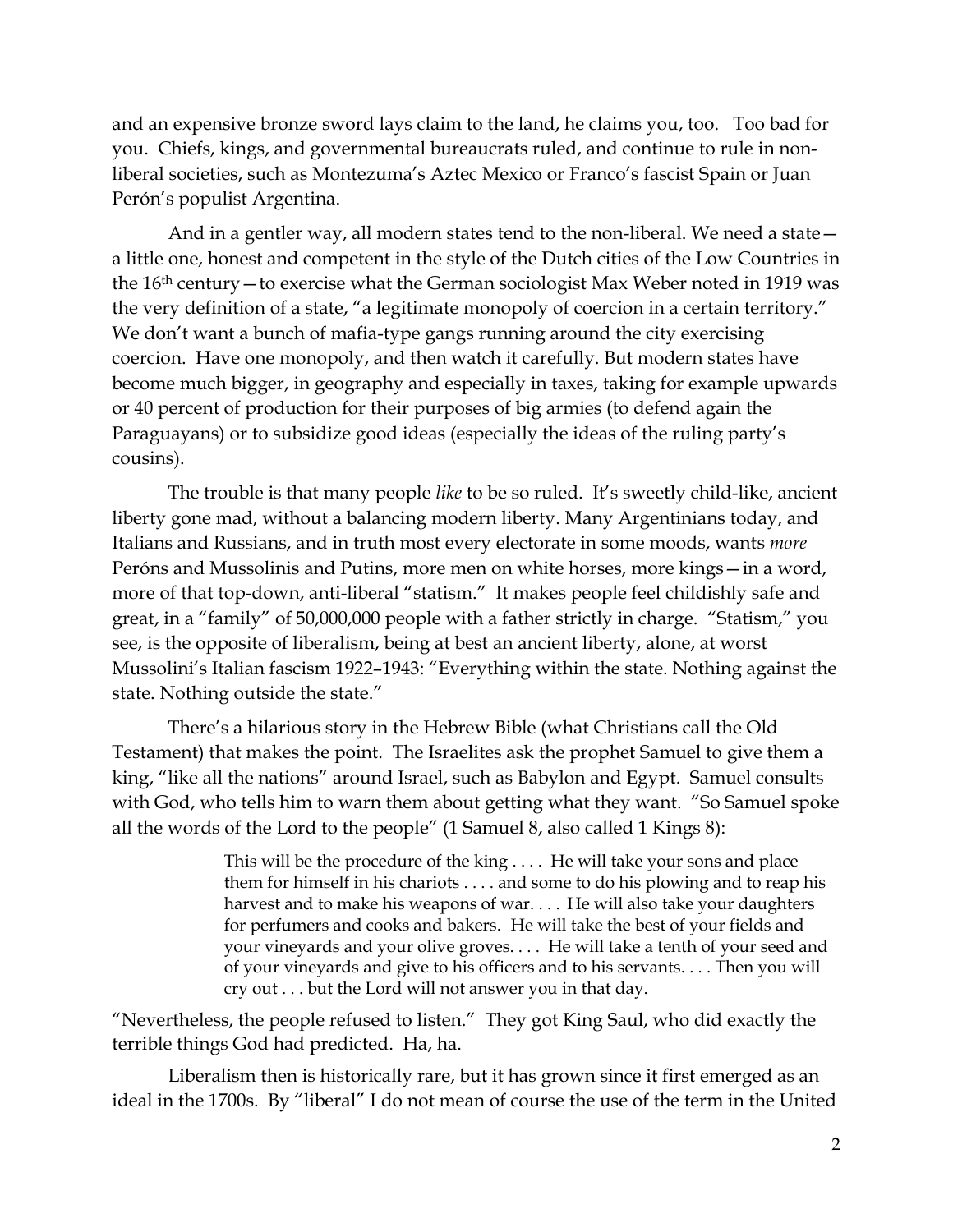States since about 1933, namely, "leftism, advocating a tentative democratic socialism." Nor do I mean the cruelty of what the political left in Europe has come to call "neoliberalism." Nor certainly do I mean its common use in Latin America to justify a thuggish oligarchy favoring the rich. I mean its use internationally, as on the Continent of Europe now, and its use originally, beginning in the late 18th century—that is, a society of adults liberated from coercive hierarchies, whether by masters or by the state, and having dignified help for the poor. You belong, you vote, but you are not pushed around physically.

It was in the 18<sup>th</sup> century an entirlely new idea. The word in English derives via Romance languages from Latin *liber,* meaning as an adjective, reports the *Oxford Latin Dictionary,* "possessing the social and legal status of a free man (as opposed to slave)," that is, as opposed to having a human overlord empowered with physical coercion. The definition of the derived word in the past two centuries has been specifically political. In the *Oxford English Dictionary on Historical Principles* it is "Liberalism 5a. Supporting or advocating individual rights, civil liberties, and political and social reform tending towards individual freedom or democracy with little state intervention." The meaning 5a is first recorded in 1761*.*

§

Yet "individual" is not quite the right word for the new political definition. "Adult" is. Under true liberalism, no adult is to be treated as a slave or a child, at any rate in theory—a theory slowly and unevenly implemented. There is to be no master, no *pater familias,* no husband authorized to beat you. Beating was commonplace in the 18th century, of wives, children, slaves, apprentices, soliders, sailors, beggars. By the late 19th century the knout and the cat-o'-nine-tails and the wife-beating stick by rule no thicker than the husband's thumb were decidedly on the decline. Flogging was abolished in the American Army in 1861 and in the British Navy in 1879. Slavery ended in 1833 in the Britsh Empire, in 1865 in the U.S., in 1888 in Brazil, and serfdom in Russia in 1861. In the late 19th century a European asked a free American man on the frontier who his master was. He replied, "He ain't been born yet." In 1935 the African-American poet Langston Hughes expressed the core of liberalism well: "O, let America be America again  $-$  / The land that never has been yet  $-$  / And yet must be  $-$  the land where *every* man is free." Aside from modest taxes and reasonable compulsion in national emergencies, no adult is to be physically coerced. Thus liberalism.

An easy yet stupid argument in favor of liberalism simplifies self-rule down to a childish indulgence of impulse, "doing anything you want," such as carrying military weapons into the Michigan Statehouse, or refusing to wear a mask in Rio and thereby blowing novel coronavirus up your neighbor's nose. But any adult knows that modern liberty extends only so far as your neighbor's nose (ancient liberty is more intrusive, because the decision to do this or that, to mount an expedition of Syracuse or to build the Hoover Dam, is collective and coerced).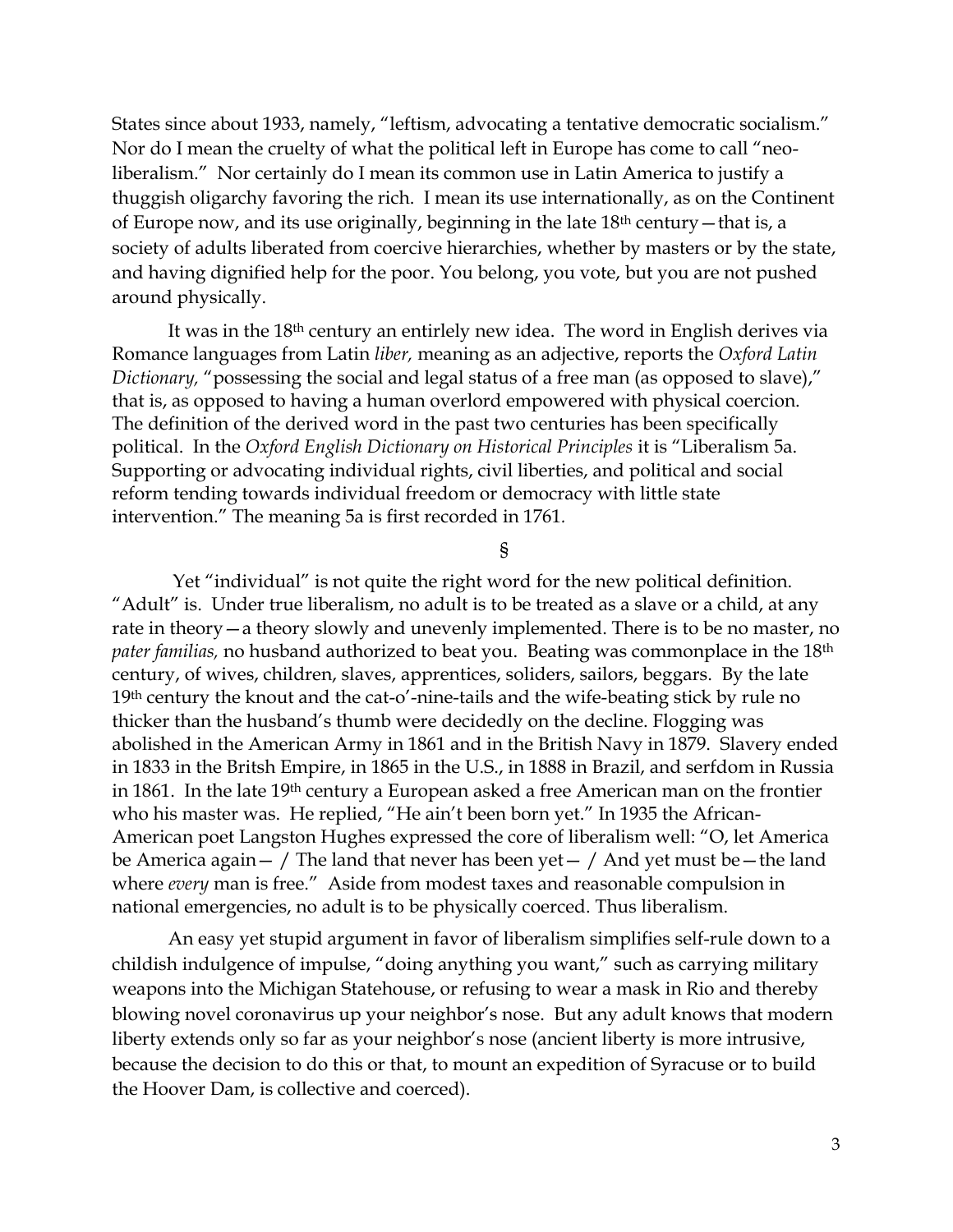But likewise an easy yet stupid argument *against* liberalism simplifies self-rule down to selfishness, and claims therefore that liberalism erodes community. When some people hear the word "self" in "self-rule" they think "selfishness." They talk a good deal about "atomistic" modern societies, and don't see that a market is a massive method of cooperating with other people, a much more important one in our daily lives than the state. The critics of liberalism want people instead to be absorbed into the community, and not have a large space of self-rule. They see only two realms, the personal and the hierarchical, the home and the church or state, and have little idea of how markets work as a third type of cooperation.

They think in particular that wanting to be one's self instead of solely an obedient daughter of the Church or solely an obedient son of the State is modern and unnatural. It's not. For one thing it is not "modern." When Constant praised modern liberty he was participating in a recent fancy that "individualism" has grown historically and recently. It has not. The individual has never had to grow. We have never been wholly collectivist—Romantic fancies by pioneering German historians in the 19th century to the contrary. One finds plenty of "individualistic" talk and action in, say, the Hebrew Bible, or Buddhism, or the literature of the classical Mediterranean, or Chinese poetry, or Japanese businessmen's tales, or whatever. That is, one finds it everywhere one looks. Of course people also express collective tastes and constraints. But they do so nowadays as much as in *The Iliad* or other ancient texts. Bolsonaro voters, anyone? Peruvian football fans?

Nor is an adult liberalism "unnatural." It's human. The German-American theologian Paul Tillich spoke of "the courage to be," the existential hero standing against the world. Great. His friend the Lutheran minister and writer Dietrich Bonhoeffer went from a comfortable academic job in New York back to Nazi Germany in the early 1940s to criticize Hitler, and died for it, as he knew he would. But Tillich also spoke of a parallel, "courage to be a part of": Bonhoeffer felt himself a part of German Christianity, and was willing to die for it. He was not merely a lonely existential hero. He was both, and needed courage for both sides of a complete adult, the I and the we, the modern and ancient liberty.

An adult, then, is both. A child, of course, rushes from the extreme of I to the conformism of We. In Bellagio, Italy on an evening *passeggiata*, I saw a toddler denied an ice cream cone. He was outraged by such scarcity, and started shouting, surprisingly loudly for such a little fellow: "*Io, io, io*!" William Golding's horrifying novel *Lord of the Flies* tells likewise of the murderous collectivism of little boys, *noi, noi, noi,* which their elders exhibit at football matches and fascist rallies.

So a liberated adult achieves both, the *io* and the *noi,* in a responsible life. The *io*  faces the *noi*, and talks, interacts, makes deals. In liberalism they don't coerce one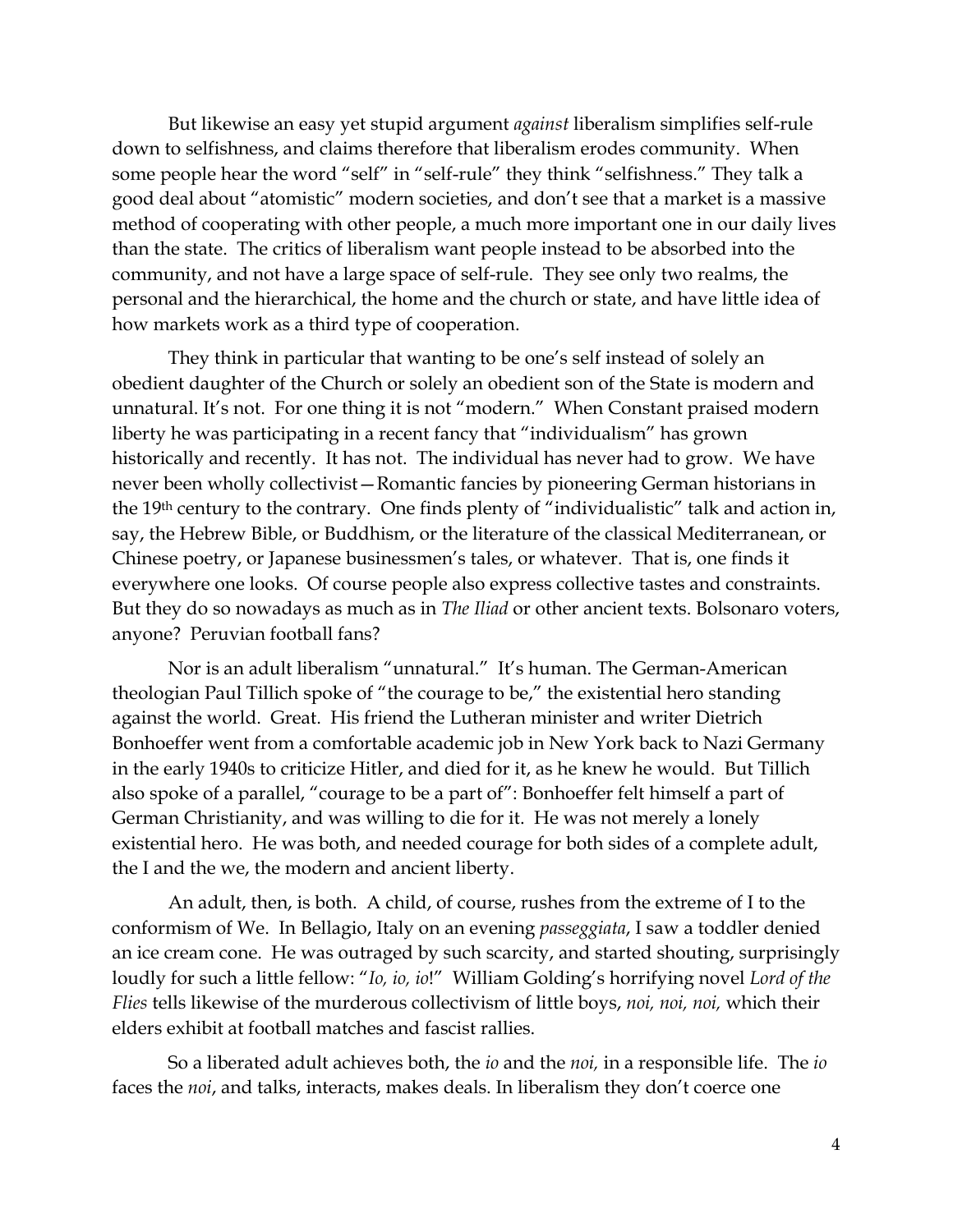another. They engage in "sweet talk." The English word "sweet" has the same root at the Latin *suadere,* modern Spanish "*persuadir*" leading to English "to persuade." (By contrast, "to convince" is from Latin *vincere*, to conquer, and has quite another tone.) The result is a spontaneous order, like that in an ecology, or in a language, or in an artistic community. A wild forest does not have a central planner, no more than the Spanish language does, or did the Barranquilla Group of writers and artists in the 1940s and 1950s. Yet they all show an order arising from biological or human interactions.

In 1776 Adam Smith, the inventor of modern market economics (anticipated by the Spanish monks of Salamanca two centuries before), argued that "the division of labour... is the necessary, though very slow and gradual consequence of ... the faculty of reason and speech." Smith taught rhetoric to 14-year-old Scottish boys in his first job, and never gave up his idea that human speech is central to the economy. (Economists soon lost interest in the faculty of speech, but would do well to re-acquire it.) A market society, like a good conversation or a good rock concert, is alert, flexible, innovative, bubbling up, democratic, unintended, creative. It is the opposite of centrally planned, and is the intersection of the little, shifting plans by individuals.

The approach of the American sociologist Howard S. Becker is to be contrasted with the approach of the French sociologist Pierre Bourdieu or with any other social theory that focuses on nasty striving, such as pre-Gramsci Marxian thought or the economist's un-liberal theory of games. Becker writes (rather similarly to another Becker, the economist Gary) about his metaphor of a "world": "which does not seem to be at all true of the [Bourdieu's] metaphor of 'field' [or the Marxist metaphor of 'class']. [It] contains people, all sorts of people, who are in the middle of doing something which requires them to pay attention to each other [as in speaking Spanish or meeting at the bar La Cueva in Barranquilla], to take account consciously of the existence of others and to shape what they do in the light of what others do. In such a world, people . . . develop their lines of activity gradually, seeing how others respond to what they do and adjusting what they do next in a way that meshes with what others have done and will probably do next. . . . The resulting collective activity is something that perhaps no one wanted, but is the best everyone could get out of this situation and therefore what they all, in effect, agreed to." The metaphor of a "social contract" brings the spontaneous order back to individual choice, but it is a myth, used by Jean-Jacques Rousseau in 1762 to justify statism. When did you sign a contract to use "nosotros" to mean English "we"?

The spontaneous order of adults in a Beckerian "world" is the vision of liberal economics since Smith. Not by any means do all economists adopt it. Recently the economist Mariana Mazzucato, for example, has signed on to the top-down unliberalism of her master John Maynard Keynes (1883–1946) who wrote boldly in 1936 that the expert economist is "in a position to calculate the marginal efficiency of capital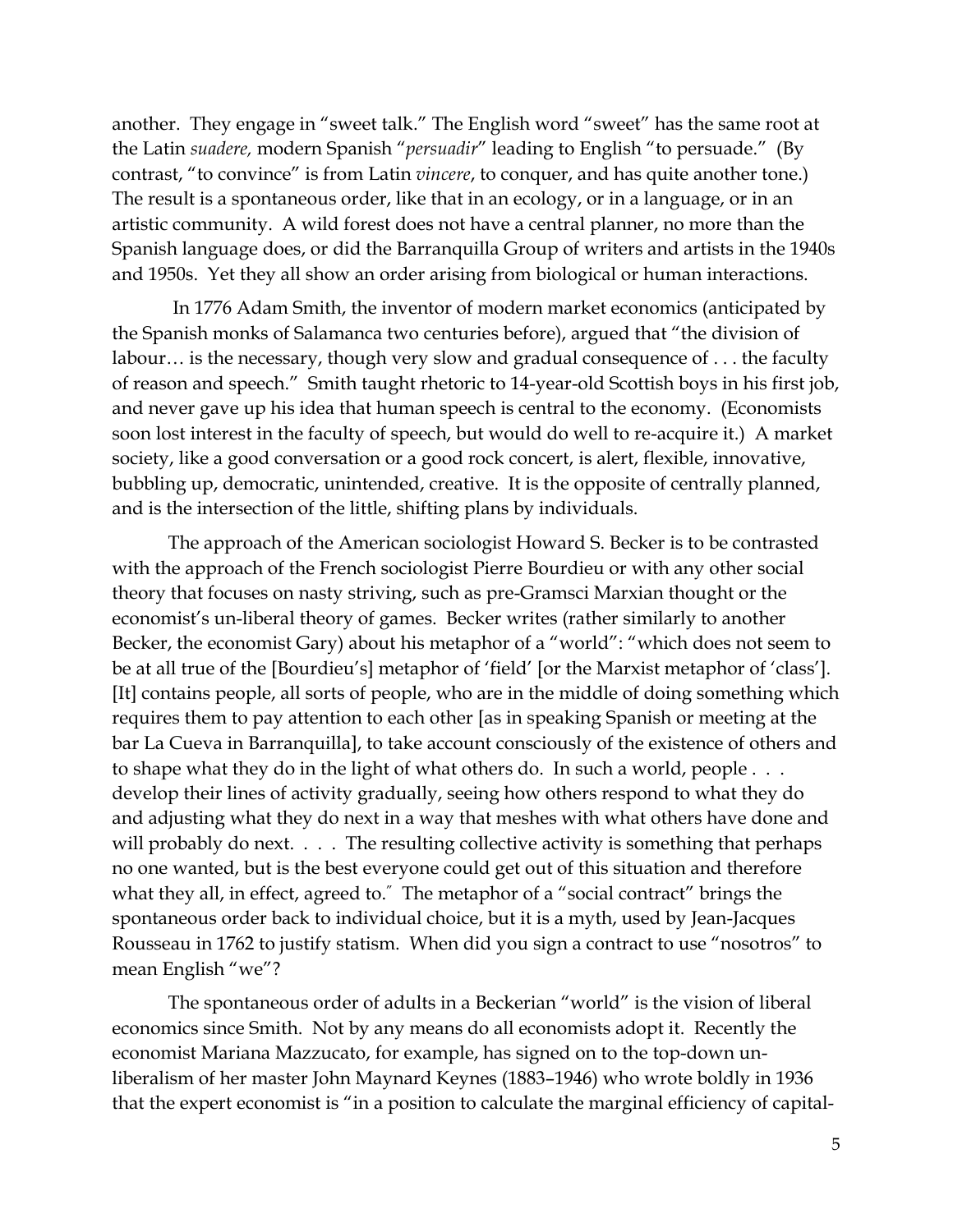goods on long views and on the basis of the general social advantage." How the economist would know whether a little grocery store should be built at the corner of Dearborn and Polk in Chicago, or whether the Anglo-French Concorde airplane is a good idea, is not revealed.

If you think such statism is a good idea, why not statism in language or art or in say, rock music? Rock music embodies liberty, of both kinds, both the real ancient liberty of participation and the real modern liberty of choice. That is why tyrants hate it. American jazz had the same disruptive position in the old Soviet Union, especially during the Cold War. The state declared that "today he plays jazz, tomorrow he'll betray his country." Jazz records, like Bibles or books by liberals such as Milton Friedman, had to be smuggled into Russia.

True, we sometimes desire merely the comforts of Mama, reverting to childhood, and are willing to give up our liberties for the time being. We can't be Dietrich Bonhoeffers all day long, with immense courage-to-be and courage-to-be-a-part-of, morning, noon, and night. Sometimes we just desire comfort food. The desire is harmless if we do not rush to the extreme and think of ourselves as perpetual children, to be taken care of by the Church or the State, by a theory of conservative theocracy or radical fascism/socialism.

And we especially want to make sure *other* people are adults. Childish behavior is dangerous to everybody. It is imprudent, Prudence being a foundational virtue, if not the only one. Consider teenage driving (I rest my case). The American writer and workman Eric Hoffer in his first book, in 1951, after decades in which the world had gone mad with mass statist movements, spoke of the "true believers," the young stormtroopers staffing the ranks of revolutionary movements. A child wants others to provide, even if to provide him with orders to kill the communists and break up the Jewish shops. If under the delusion of a childish theory such as nationalism or socialism or national socialism, he will feel "adult" in believing it, and then to die on the Eastern Front.

Latin America is filled with grown-up children, possessing guns or lecture podiums, who cling to Marxism, the childish theory that trade is exploitation and that The Party should rule you. It drives the children crazy. During the recent disorders in Chile, after decades during which liberalism had made the Chilean poor the richest on the continent, a young true-believing Marxist would order an expensive meal, eat it, and when the bill came would stand up and announce loudly to the diners, "You bourgeois bosses pay the bill." And then walk out. It's childish: eat but don't work to pay.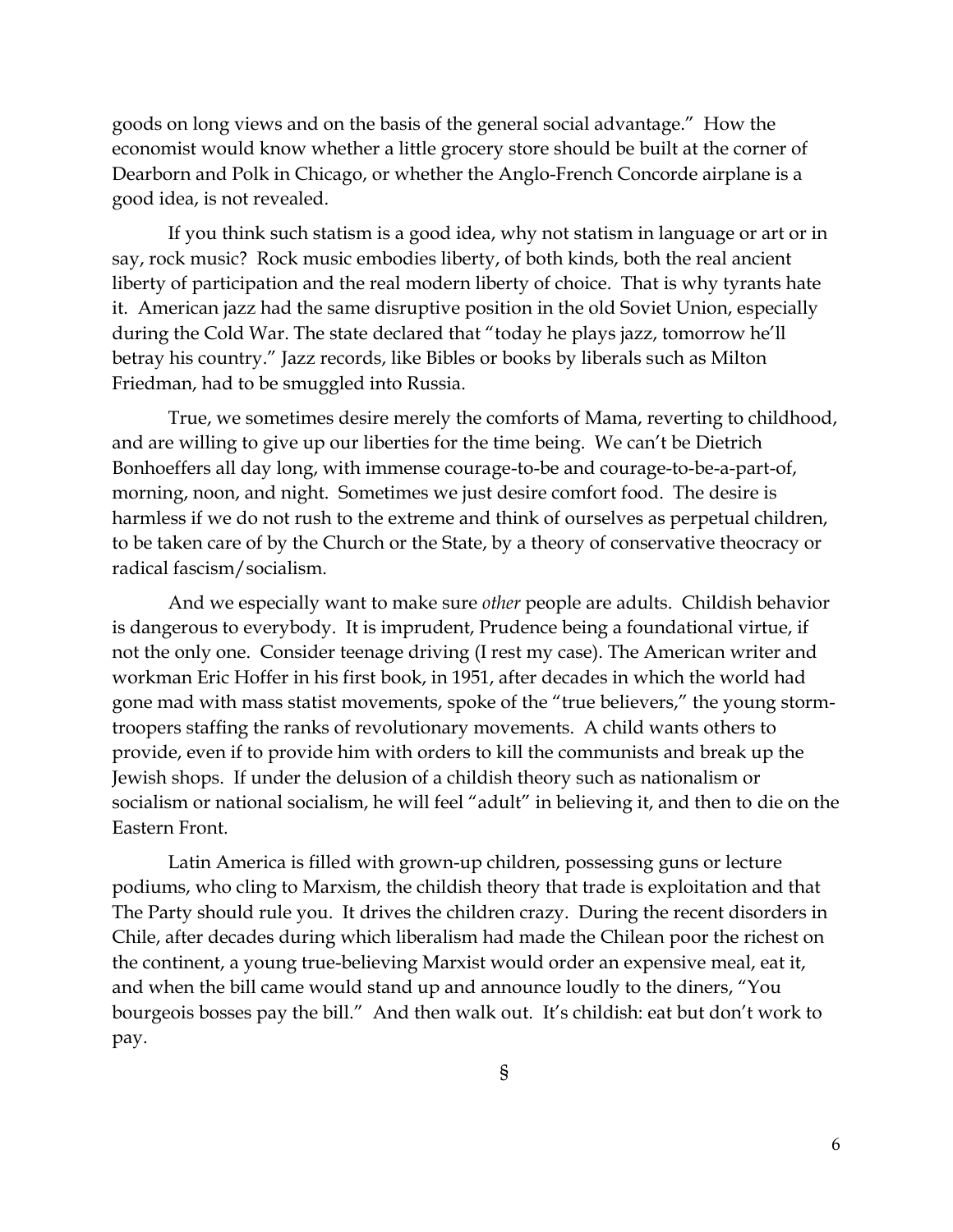Liberalism, then, is the theory that a liberated person *should* become an adult, and *does*.

The "should" part is a definition of human flourishing. Though we all need love, people do not flourish merely as beloved pets. We Christians are fond of calling ourselves children of God, and it is ultimately true. But God after Eden also wants us to be adults, not childish pets. Liberty is meaningless if we cannot choose to sin, and are mere robots of God. Self-rule is fundamental, called in theology "free will."

The "does" part is political psychology. It works as a cause of adult behavior. Liberty understood as adult behavior encourages you to take responsibility for yourself. All the other political theories are by contrast deeply childish, and correspondingly power-mad. The liberal thinker David Boaz said that "In a sense, there have always been but two political philosophies: liberty and power." The non-liberal theories are all about power, understood as coercion, not the amiable "worlds" of Becker. They infantilize people, and give them permission to act like violent or dependent children. Consider the Shining Path in Peru. The U.S. liberal Donald Boudreaux writes that "many people believe that we human beings left undirected by a sovereign power are either inert blobs, capable of achieving nothing, or unintelligent and brutal barbarians destined only to rob, rape, plunder, and kill each other until and unless a sovereign power restrains us and directs our energies onto more productive avenues." That's why the statists left or right think they need massive coercion, in order to compel the barbarians and blockheads to get organized.

Long ago the picture had some plausibility, enough in the minds of its painters, at least, to justify slavery as making the Africans do something useful, or to hold Indonesians in Dutch apprenticeship for another century or two. When the Irish were illiterate and the Italians superstitious, a masterful state seemed to make sense. I don't actually think so, but you can at least see why the masters would favor a picture of inert blobs or brutal barbarians. But the theories look a lot less plausible in an age in which the Irish and the Irish Americans have among the highest educational attainments in the world, and the Italians, despite some strange voting recently, are far from barbaric and superstitious.

In other words, modern liberalism fits the modern world of what economists call "high human capital" better than the old rightish model of dimwitted peasants properly led by the aristocracy or the old leftish model of dimwitted proletarians properly led by The Party. If ever there was a time to let my people go, and to have a go, it is now, when they are so obviously ready for a liberal self-rule. Yesterday, one might put it, was the time for the aristocracy or the state over indwellers/children. Now is the time for an adult liberalism.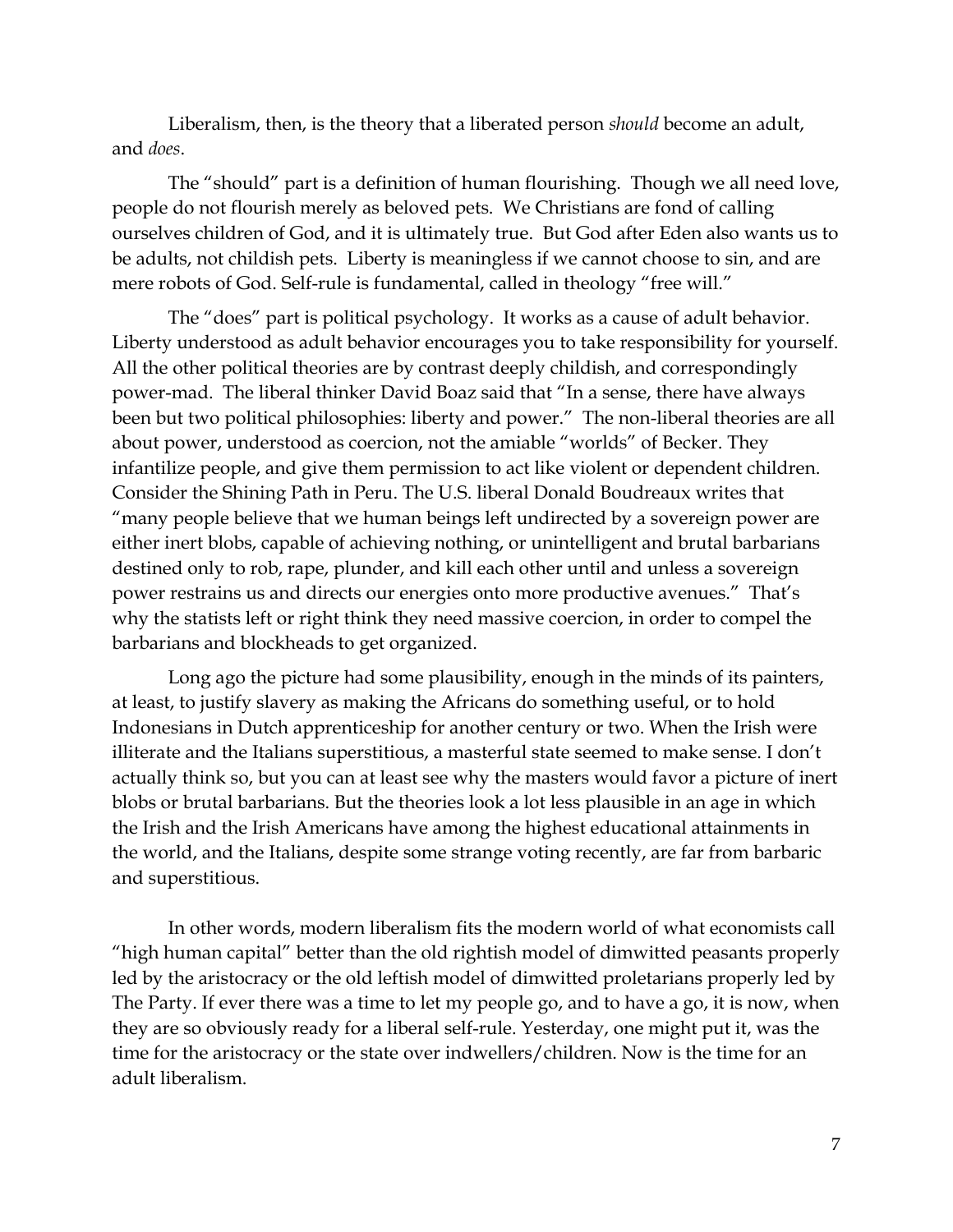So why is a childish statism so persistently popular? Well, a childish belief in magic meets up with numerous kings and politicians and economists willing to supply the magic. "Let's try socialism," the kids say, with a comical unawareness of Russia 1917 and Germany 1933, or Cuba in 1959 and Venezuela in 1999. ("This time," they say, "it will be different, because we are pure of heart.") Until people grow up, it's going to continue to happen. The Italian poet and essayist Giacomo Leopardi described a scene a friend witnessed in Florence in 1831. In the second-floor window of a house the people down in the street saw what they thought was a phantom, two nights in a row, and were terrified. Leopardi's friend climbed up and found that *la fantasma* was a nightgown moved by the wind and lit by a streetlight. Leopardi remarked, "Why this little story? . . . In the 19<sup>th</sup> century, in the very heart of Florence, whose inhabitants are particularly discerning and sophisticated, people still see ghosts that they believe are spirits."

A modern example of magical thinking is the enactment of a legal minimum wage, a type of law invented in Australia in the 1890s and now common all over the world. The political magician says that by enacting a high minimum wage in South Africa, for example, at the suggestion of the Congress of South African Trade Unions, high-paying unionized workers will be protected from competition from very poor people, and yet no one will be hurt. The politician and a surprisingly large number of economists assert magically that businesspeople will still hire just as many poor people as before, even though the cost of hiring them has been increased by law. The magicians have no explanation for why poor Blacks in South Africa, especially young people, have unemployment rates over 50 percent. The left in the United States nowadays is enthusiastic for raising the Federal minimum wage to \$15 an hour. But wait. If mere laws such a state-enforced law that you cannot pay anyone less than \$15 an hour, never mind how young or unskilled, makes poor people better off, why not \$20 an hour? \$50? \$100? Pass a law, and everyone is better off. Easy. No need to work or invest or innovate. Wave a magic wand in parliament.

The belief in magic comes from childhood. Sigmund Freud said just this: the child rejects what Freud called "the reality principle," and believes that if he imagines killing his father and marrying his mother, and especially if he says it (*io, io, io*), it will magically happen. Similarly, a very young child, I do recall, views the getting of goods and services as manna from heaven, or more exactly from Mama. Some adults, and even some adult economists, cling to such an ur-vision. The anthropologist Alan Page Fiske argues persuasively on psychological and cross-cultural evidence that children develop in succession four "elementary forms," which then haunt the minds of childish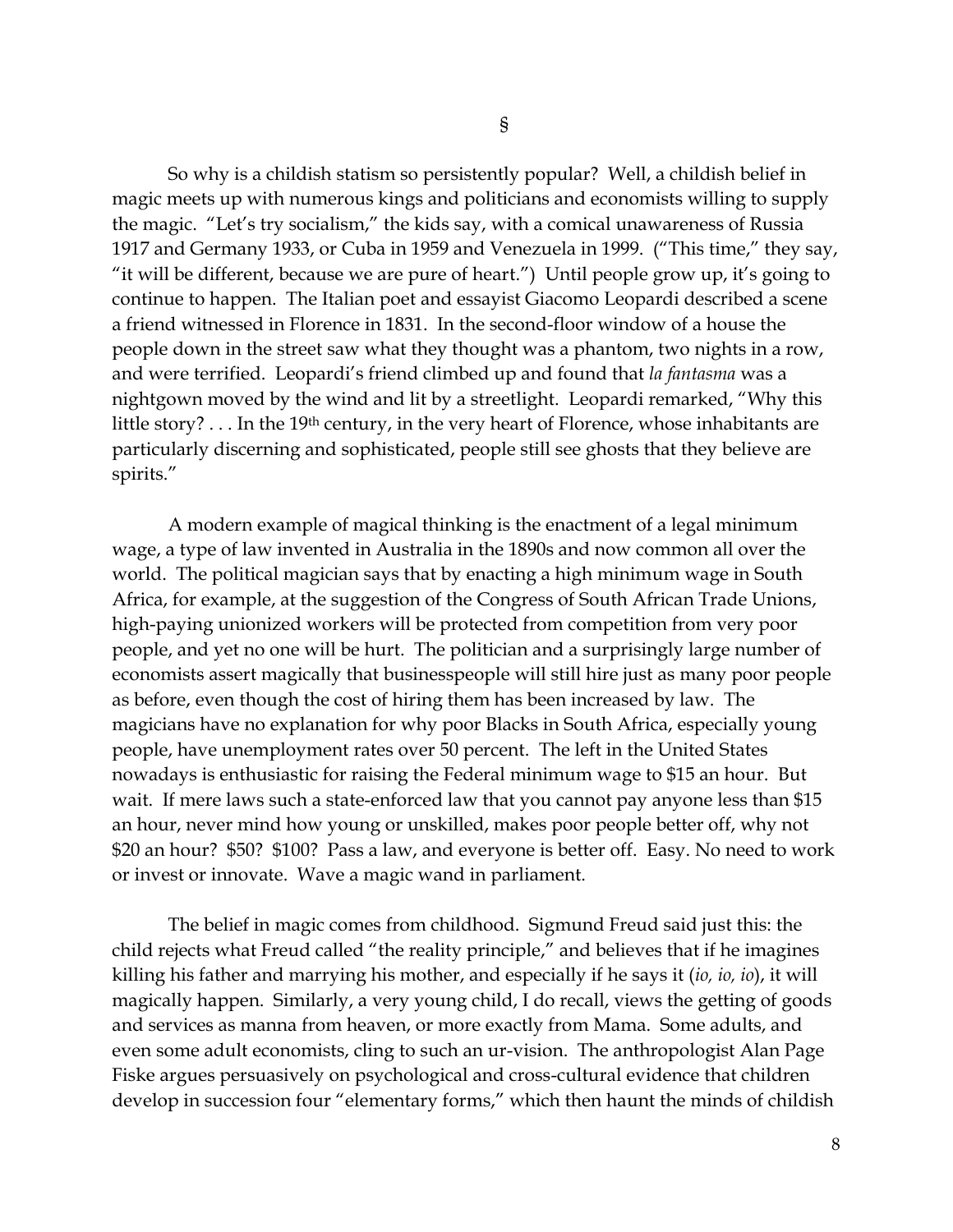adults. The earliest he calls communal sharing (you get meat because you are part of Our Crowd, or of My Mama's Family), then authority ranking (I am the chief, or the father, so I get more meat: see Terrible Twos for early instances), and then (part of a child's earliest memories at about age 4 or 5: "Play nice, Bobby") equality matching (we're all in this together, so let's make the amounts of meat exactly equal for everyone).

None of these first three ethically approved forms of allocation so far involve prices, that is, exchange rates between two different kinds, meat for milk, say, or arrow points for cave paintings. Liberalism in its economic aspect is all about mutually beneficial exchange—quite against all other political theories. Fiske says that the fourth elementary form, "market pricing," seems ethical only when a child is about eight years old, exchanging my frog for your jackknife. Some grownups never get over their preeight-year-old disapproval of exchange, and cling to the elementary forms one through three. A baseball commentator said of an exchange of players between teams, "Getting four hot prospects for an old player is a win." The other commentator replied, using the wise cliché in justification for market pricing, "Well, I call it a win-win."

The pre-judgment of unequal exchange, of one side winning and the other losing, of the sports-and-business talk of nations "competing," runs through the history of economic policy like original sin. It came out recently in Peter Navarro, President Trump's advisor on foreign trade, hired by Trump because Navarro—a Harvard PhD, for shame—fed back to him Trump's mafia-style prejudice that exchange is cheating backed by coercion, "an offer you can't refuse." The economists of unequal exchange from Friedrich List to Raul Prebisch to Peter Navarro never get to the pre-analytic vision of the eight-year-old, of win-win.

And even some of the best among us retain an inchoate feeling that exchange is hurtful and corrupting. I have a dear friend, a brilliant Marxist economist, who says, "I *hate* the market!" I reply, "Jack, you don't hate the market. Your home is filled with lovely antique furniture you have acquired through the elementary form of market pricing." "I don't care: I *hate* the market." Like the Wizard of Oz, a pre-analytic vision runs the show from behind the curtain.

At age 16 I agreed with Jack's feeling, and viewed myself as a socialist, admittedly unlike Jack a decidedly unlearned one. I happened in 1958 to devour in the Andrew-Carnegie-financed public library of Wakefield, Massachusetts the Russian prince Pyotr Kropotkin's *Mutual Aid: A Factor of Evolution* (1902) and the gullible American journalist John Reed's *Ten Days That Shook the World* (1919). If I had instead come across Rose Wilder Lane's *The Discovery of Freedom* (1943) or Ayn Rand's *Atlas Shrugged* (1957) I suppose I would have gotten a better grasp of market pricing, earlier. Many market-loving classical liberals came to liberalism by that free-market path, and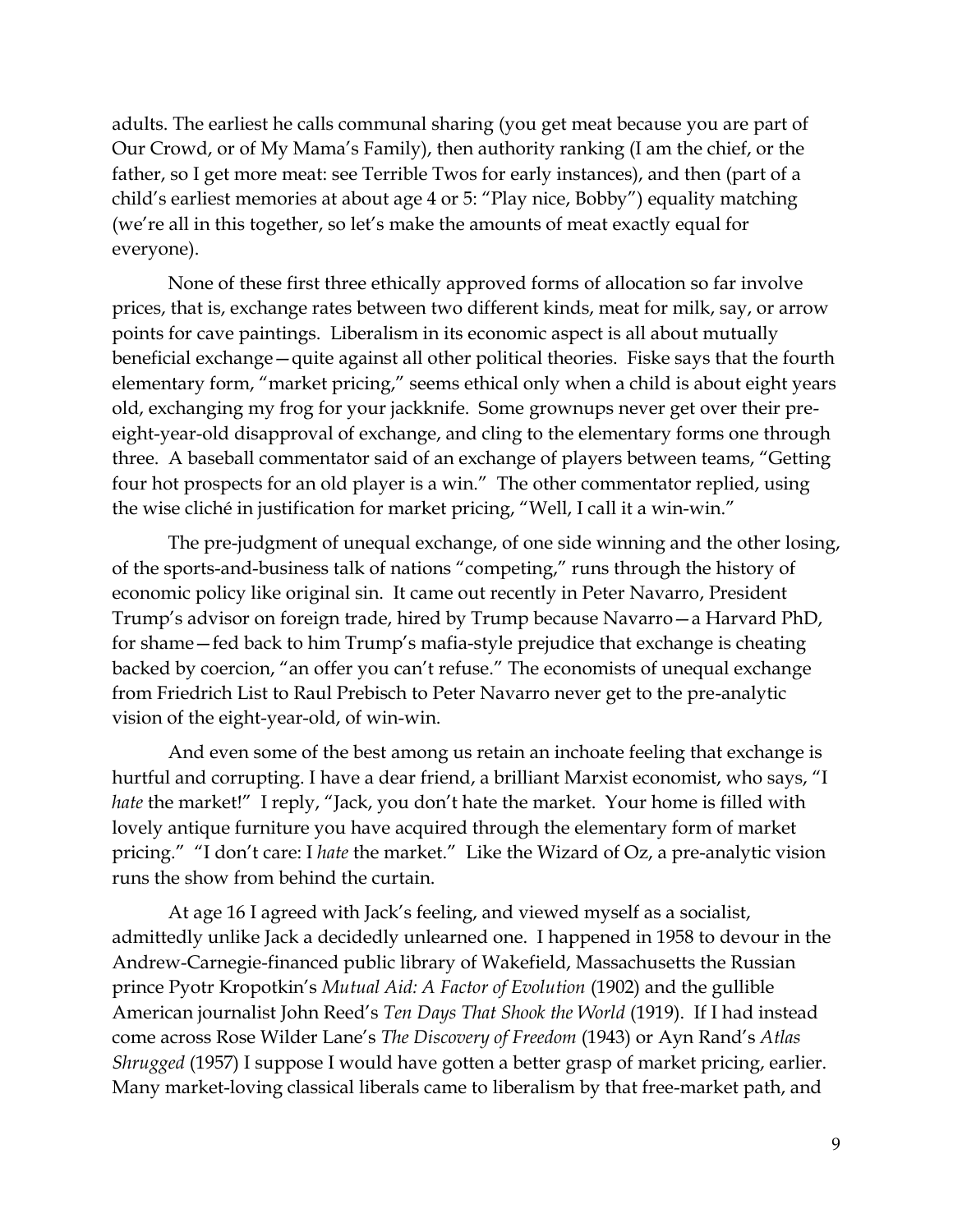were never socialists. Yet the socialism-to-liberalism route is very common in 20th century political biographies, such as of Leszek Kołakowski's or Robert Nozick's or Mario Vargas Llosa's or, to descend a couple of notches, of D. N. McCloskey's. (The contrary route from market liberal to state socialist is vanishingly rare.) The old joke is that if you are not a socialist by age 16, you have no heart. If you are still a socialist at 26, you have no brain. (I adjust the ages.)

Why has socialism kept its appeal since 1848 to every new generation of young people, including mine, in the face of repeated disasters in its application? Well, for one thing, you may notice (though many male economists do not) that we all grow up in families, which of course must be little socialist communities, from each according to her ability, to each according to his need, communal sharing. Friends are that way, too. Erasmus of Rotterdam started every edition of his compilation in the early 16<sup>th</sup> century of thousands of proverbs with "Among friends, all goods are common." That's right. If you buy a large pizza for the party, but then declare, "I paid for it, so I get to eat it all," you won't be invited back. Market pricing be damned: among family and friends it's communal sharing or equality matching, or, in political cases backed by coercion, sometimes authority ranking, all the way down.

Therefore, when a naïve adolescent in a theoretically non-hierarchical society, such as I was, discovers that there are poor people, her generous impulse is to bring everyone into her family—a family of, say, 330 million souls, a tentative social democracy. She would not have such an impulse if she had been raised in a hierarchical society, whether aristocratic or authoritarian, in which the hierarchy is made to seem natural and irremediable. Aristotle, the tutor of aristocrats in a slave society, declared that some people are slaves by nature. And the fictional pig/commissar in Orwell's *Animal Farm* declared that all animals are equal, but some animals are more equal than others. Under "capitalism," man exploits man; under socialism, it's the other way around. The literary critic Tzvetan Todorov reports that Margarete Buber-Neumann (the theologian Martin Buber's daughter-in-law), "a sharp-eyed observer of Soviet realities in the 1930s, was astonished to discover that the holiday resorts for ministry employees were divided into no less than five different levels of 'luxury' for the different ranks of the communist hierarchy. A few years later she found the same stratification in her prison camp."

The other reason socialism is attractive to 16-year-old children in a modern economy, and another reason we will have to keep refuting it with each new generation, forever, is (as the economist Laurence Iannaccone argues) that the more complex an economy becomes, and the further people are from work with some obvious fruit, being further and further up the astonishingly long supply chains of a modern economy, the less obvious becomes the link between effort and reward, and especially their social good. Close up, the economy looks to a modern teenager more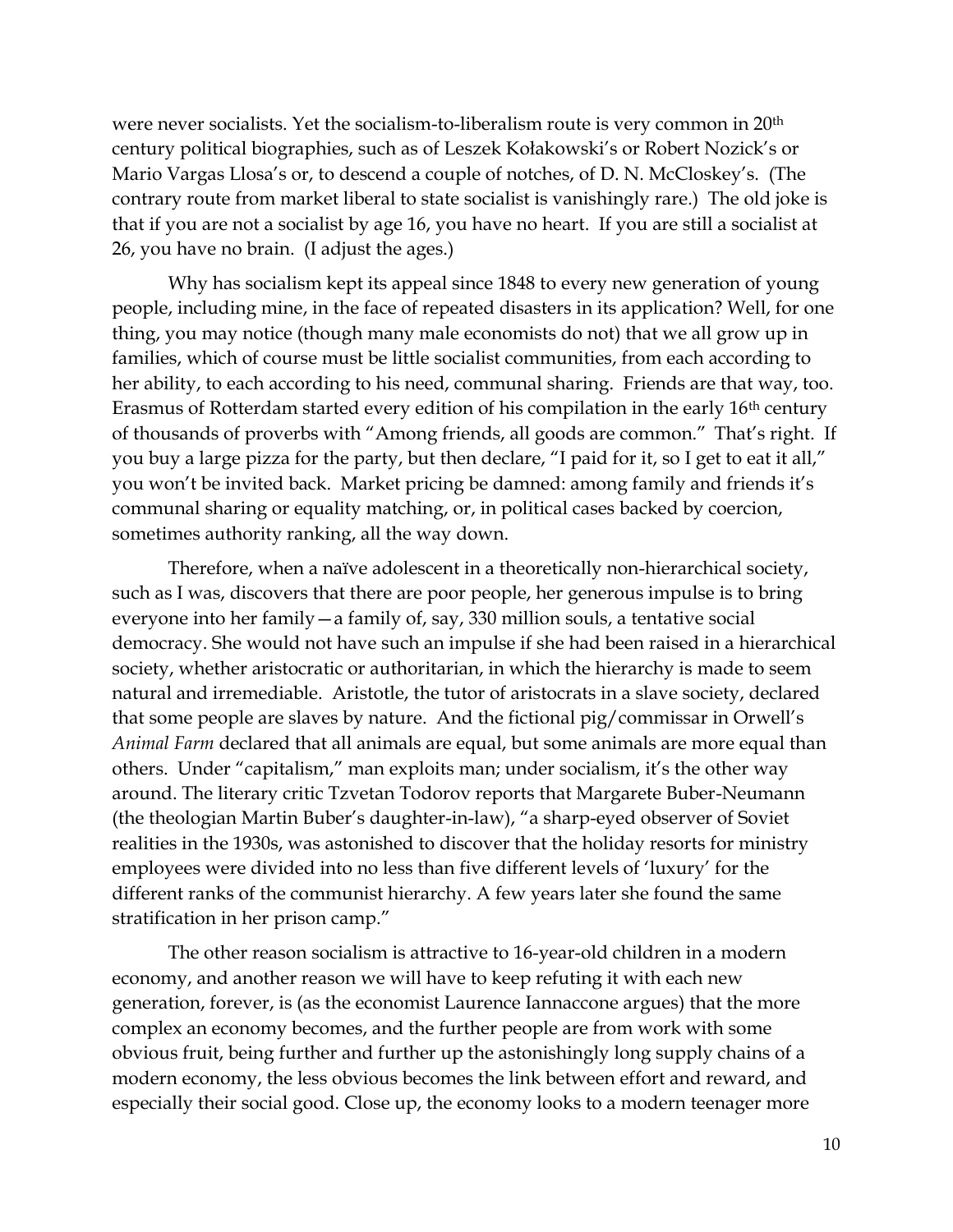and more like arbitrary manna from heaven, to be "distributed," as the unhappy choice of words has it, among members of a family. In the 1950s it was my condition, a teenage child of a Harvard professor whose money dropped on the family like manna. To a person embedded in a large company, and still more in a governmental office, or a monastery, or a graduate school, and most of all in a loving middle-class family insulated it seems from the market, it's back to communal sharing.

By contrast, a person, even a 16-year-old child, who works on a family farm or in the family's small shop has no trouble seeing the connection between effort and reward in the society as a whole, and its advantages. My students like that can grasp economics with ease. They grasp the basics of scarcity and specialization and the winwin of exchange. I have friends who grew up on dairy farms, milking cows to sell the milk twice a day 365 days a year, no breaks. They know effort and reward and the market, and make good economists, and very good workers. St. Paul of Tarsus had no trouble seeing it in the little economy of Thessalonian Christians: "If any would not work, neither should he eat." Such a rule, so contrary to the recent construal of Christianity as a sweetly distributive socialism, is the only way in anything but a highly disciplined or greatly loving small group to get a large pizza made in the first place "for distribution."

But the modern middle-class child doesn't realize it, and if he spends his life in a large organization up along the supply chain it is no wonder that he arrives at age 26, and then at age 76, not understanding economics, and favoring socialism. The American Senator Bernie Sanders and the British Labour Party ex-leader Jeremy Corbyn were, like me, born in 1942. In 1958 we had the same opinion about "capitalism": overthrow it. Getting beyond such callow if emotionally satisfying opinions is difficult. The American novelist Saul Bellow said of his early Trotskyism, "like everyone else who invests in doctrines at a young age, I couldn't give them up."

§

Being an adult, though, is not quite enough. You have to be a real, fully adult man or woman, not a child cowering inside the grown-up clothes. Donald Trump and Jair Bolsonaro, and the Marxist theorists and military tyrants of Latin America, think they are adults. That is, you need also to be committed to being an *ethical* adult. Ethics is fundamental in the economy and in politics, which is what is wrong with the fashionable idea in economics and political science nowadays that "institutions matter." The Soviet Union had three successive official constitutions, each with very lovely clauses protecting liberty of speech and assembly and all manner of liberalisms. (Tyrants in the modern world all pay lip service to liberty, in a way they did not need to before the 18<sup>th</sup> century.) But all the Soviet constitutions were of course, in the English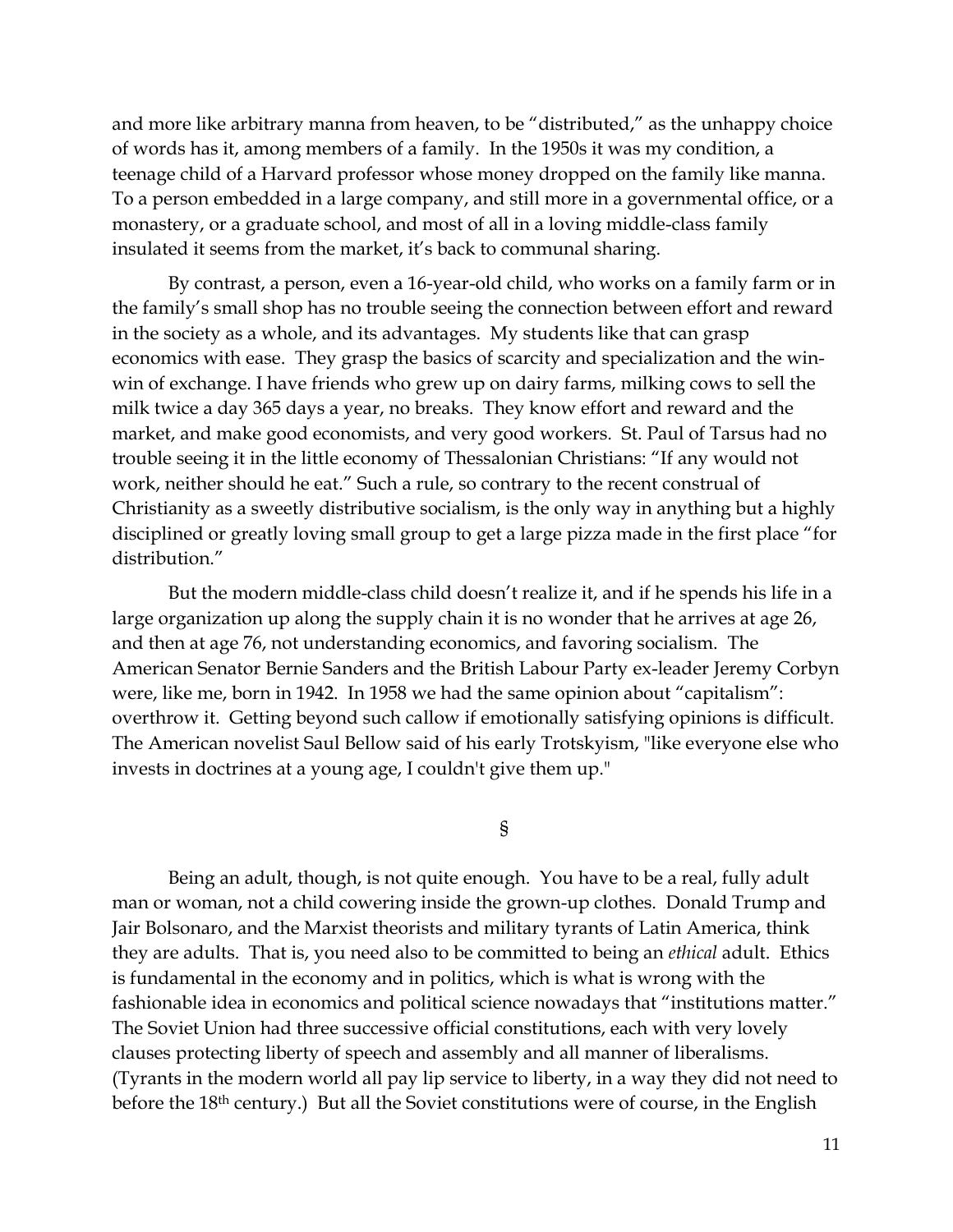phrase, "dead letters," because in fact The Party, and especially the Politburo, and most especially Stalin, ruled. Their ethics determined what rights were actually exercised, namely, everything within the tyrant's will, nothing against the tyrant's will, nothing outside the tyrant's will.

Contrary to the project since Nicolò Machiavelli in 1513, and economics after it had forgotten the highly ethical path of Adam Smith, selfishness does not suffice. A full adult needs, the ancients knew, and Smith wrote in his *The Theory of Moral Sentiments*  (1759, 1790) using ancient wisdom, a full set of virtues. A case can be made that a flourishing human life must show seven principal virtues. Not 613 or 8 or 1, but 7.<sup>1</sup>

The case in favor of four of them, the "pagan" or "aristocratic" or, most relevant here, "political" virtues of courage, justice, temperance, and prudence, was made by Plato and Aristotle and Cicero. In the early 13<sup>th</sup> century St. Albert the Great summarized Cicero's claim that every virtuous act has all four: "For the knowledge required argues for prudence [one could call it 'competence' and be done with it, practical competence about means, not wisdom about ends]; the strength to act resolutely argues for courage; moderation argues for temperance; and correctness argues for justice."

The other three virtues for a flourishing life, adding up to the principal seven, are faith, hope, and love. These three so-called "theological" virtues were not until the 18<sup>th</sup> century regarded as political. Before the Romantics and their nationalism and socialism they were thought of as achieving the salvation of an individual soul. The theological virtues could also be called "peasant," to contrast them with the aristocratic four, or "Christian," without implying that Christians have been especially skilled at achieving them. The case for the three Christian virtues is made very early in the history of that great Jewish heresy. When in about 50 AD St. Paul in his first extant letter praises the theological three he appears to be drawing on a tradition already established among the emergent Christians (1 Thess. 1:3; 5:8). His most famous statement of it, adorning now many cards from Hallmark, is of course 1 Corinthians 13: "Faith, hope, and love, these three abide. But the greatest of these is love."

The theological virtues can be given, however, entirely secular meanings. The "love" in 1 Corinthians 13 is *agape,* transcendent love, not desire or even friendship*.* An adult without some sort of love for the secular transcendent—science, art, the nation, football—is not flourishing. Faith is the virtue of identity and rootedness. It is backward looking: who *are* you? Hope is forward looking: who do you wish to become? Both sustain humans, and indeed can be viewed, with *agape*, the virtue of connectedness, as the characteristically human virtues. A woman without faith is no

<sup>1</sup> Or so I argue at length in *The Bourgeois Virtues: Ethics for an Age of Commerce* (Chicago: University of Chicago Press, 2006).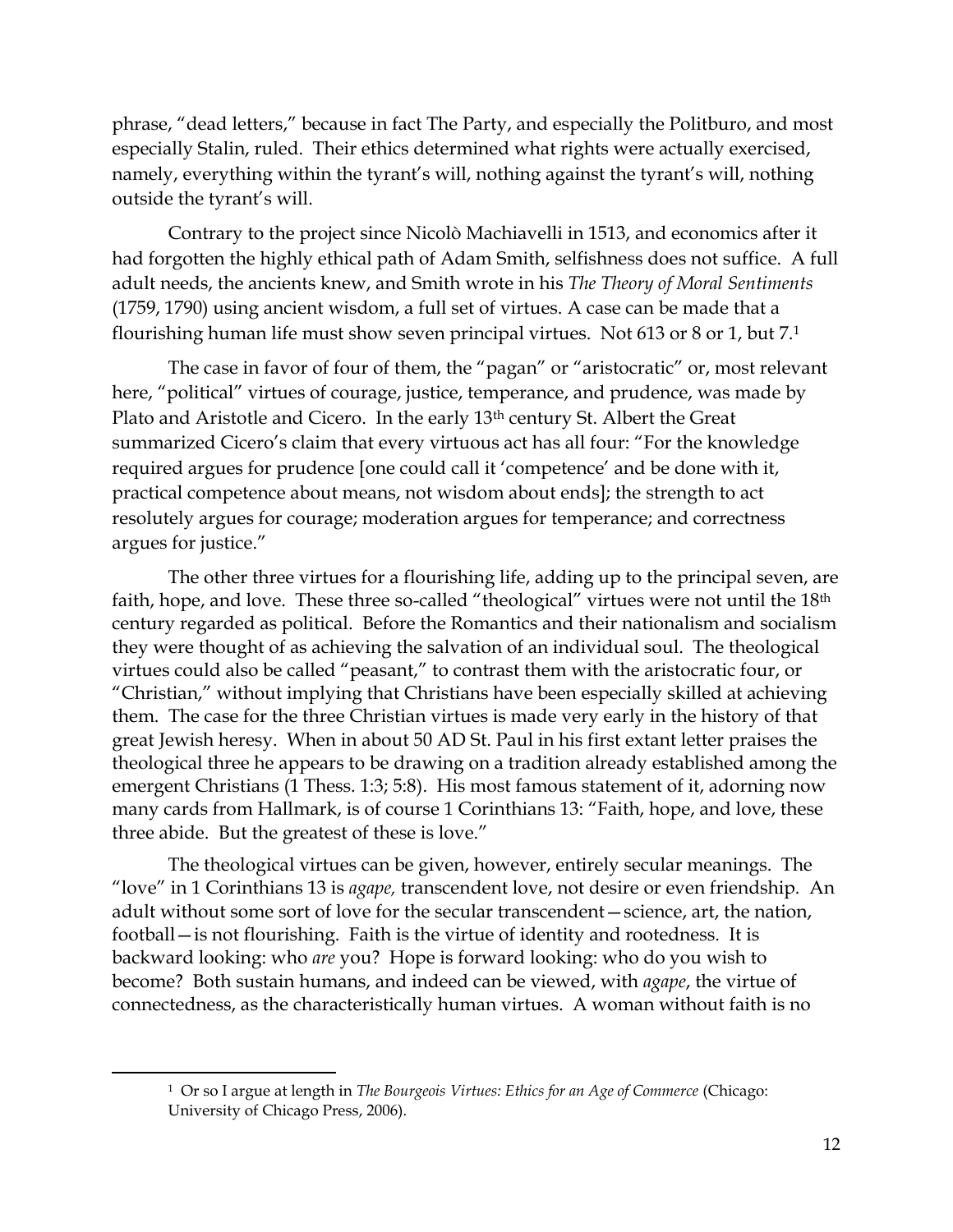person. She is as we say "hollow." A man with no hope is without a life project. He goes home this afternoon and shoots himself.

The four pagan virtues and the three Christian make an odd marriage, consummated in the middle of the 13th century by Aquinas in his analysis of the virtues. The seven often contradict one another. No free, adult male citizen of Athens, for instance, regarded love by any definition as a primary virtue. It was nice to have, doubtless, but in no sense "political," and was devalued therefore in a world that took politics as the highest expression of human virtue.

From about 400 BC to about 1749 AD the moral universe was described in the West as mixtures of the Seven Principal Virtues, containing hundreds of minor and particular virtues. The seven are primary colors. They cannot be derived from each other, and the other, minor colors *can* be derived from them. Blue plus red makes purple, blue plus yellow makes green. But you can't get red from maroon and purple. Honesty, that bourgeois virtue, is justice plus temperance in matters of speech, with a dash of courage and a teaspoon of faithfulness. Courage plus prudence yields enterprise, another bourgeois virtue. Temperance plus prudence yields thrift, said also to be bourgeois. Temperance plus justice yields humility, said to be Christian.

Various moderns have tried to make up a new color wheel, with "integrity" or "civility" or "sustainability" as primary. Thus a *New Yorker* cartoon in 2002: a man who looks like he's just returned from a grilling by a Senate committee about Enron and other accounting disasters says to his little son, "Honesty is a fine quality, Max, but it isn't the whole story." Making up new primaries is like depending on purple and green, or chartreuse and aquamarine. These are good and important colors, among my favorites. But they are technically speaking "secondary," or even "tertiary," the palette of Gauguin and Matisse against that of late Van Gogh and late Piet Mondrian. In the ethical case the faux primaries are accompanied by no tradition of how to mix or array them.

By the grace of Darwin, we now see that calculative virtues are not particularly human. They can be found in the least human of beings, in ants justly sacrificing themselves for the queen, or dandelions prudently working through the cracks in the sidewalk. The terminology is of course figurative, a human attribution, not Nature's own way of putting it. But that is what we are discussing here: human figures of speech. Nature has no words. Natural history has taught us since 1859 to realize that the lion is not actually "courageous," ever, but merely prudent in avoiding elephants, with a bit of justice, perhaps, in acknowledging the hierarchy of the pride.

Courage and temperance are emotion-controlling and will-disciplining, and therefore, we now realize, more characteristically human than prudence and justice. And the most human virtues are those secularized theological virtues, faith, hope, and love, providing the transcendent ends for a human life. The rest—even courage and temperance—are means.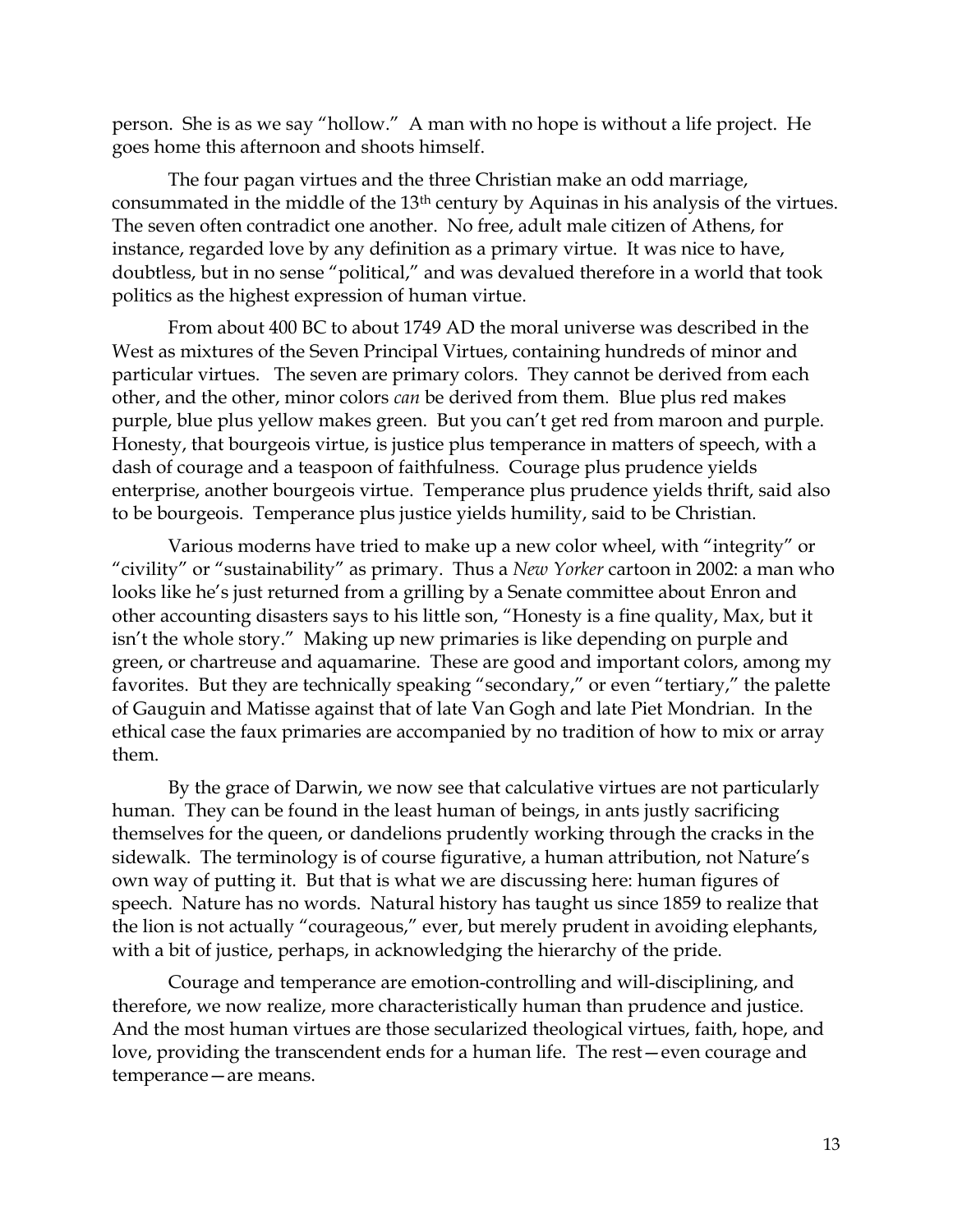The seven are a roughly adequate philosophical psychology. Any full description of the human virtues would do just as well, surely, so long as it names them and does not collapse them all into duty or utility or contract from behind a pre-natal veil. (A vice is a notable lack of one or more of the virtues.) Confucian thought, or Native American traditions, or African traditional law and custom, have local versions of the Western Seven.

You can test their adequacy by imagining a person or a community that notably lacks one of them. A loveless life is terrible; a community without justice is, too. Philippa Foot, one of the rediscovers of virtue ethics (most were women), wrote in 1978 that "nobody can get on well if he lacks courage, and does not have some measure of temperance and wisdom [her word for prudence], while communities where justice and charity [the King James Bible's word for love] are lacking are apt to be wretched places to live, as Russia was under the Stalinist terror, or Sicily under the Mafia."

But so what, for a liberal political philosophy of the good society?

Martha Nussbaum's book, *Frontiers of Justice: Disability, Nationality, Species Membership* (2006), attempts to add the love of others to the accepted axioms of political philosophy. She criticizes on this count the strictly contractarian assumption of Prudence Only. At one point she articulates what I am going to call the Nussbaum Lemma: "I think it implausible to suppose that one can extract justice from a starting point that does not include it in some form, and I believe that the purely prudential starting point is likely to lead in a direction that is simply different from the direction we would take if we focused on ethical norms from the start."

The Nussbaum Lemma is profoundly right, and it is—as she shows in her book devastating to the project since Machiavelli in 1513 or Hobbes in 1651 of pulling a just rabbit out of a purely prudential hat, containing mere competence about calculating self-interest. You can't get virtue *J* from a starting point consisting only of virtue *P*. Virtue *J* has to be in from the start. You have to put the rabbits into the hat if you are going to pull them out.

But the Nussbaum Lemma applies also to her own project in her own book. *You can't stop with prudence, justice, and love of others*. It is implausible to suppose that one can extract faith, temperance, hope, courage, the fullness of love (connection, including connection with nature, say, or science, or God, or the poor), and other qualities constituting as I have claimed a flourishing adult from a starting point that does not, in Nussbaum's words, "include them in some form."

What of it? This: political and economic philosophy needs to be done with all seven of the virtues, not merely with some cleverly axiomatized sub-set. My point, and Nussbaum's if she would but admit it, is that to characterize people with one or another of the boy's-own "models" said since 1513 or 1651 to suffice for theories of justice or politics or economics will not do. Characterizing humans as Prudent Only, or even as prudent and just, with love of others tacked on, will not do. Adults also have identities (faith), and projects (hope), for which they need courage and temperance, those self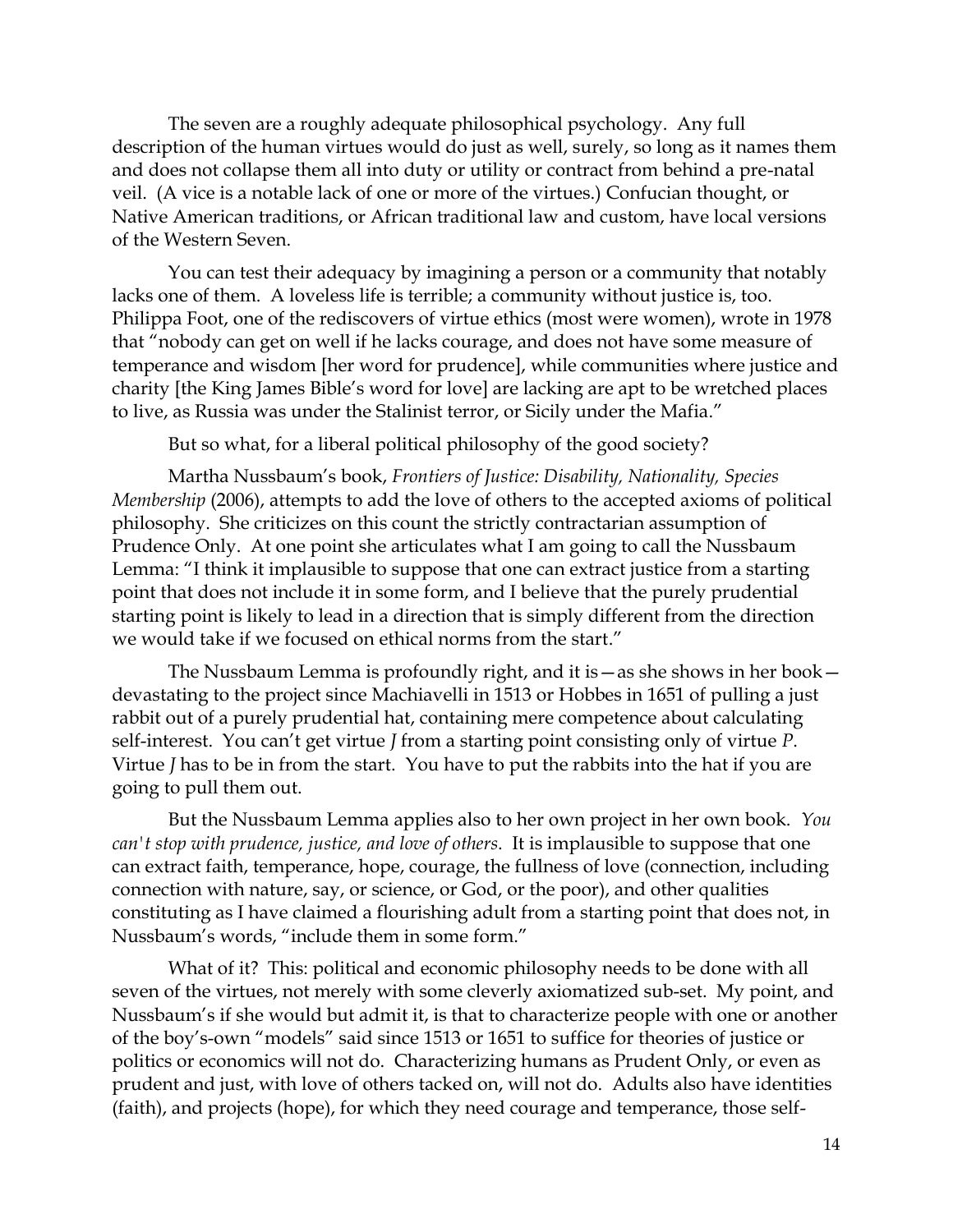disciplining virtues. And they all have some version of transcendent love—the connection with God, the traditional object, though as I say the worship of science or humanity or the revolution or the environment or art or rational-choice models in political science have provided modern substitutes for Christianized *agape*. A life without the transcendent cannot answer the question, So what?

The entire set of seven virtues is necessary to get the liberal, or socialist, or fascist, project going in the first place. This is important. Full human adults—not saints, but people in possession of their own whacky and personal and, alas, often idiotic versions of all seven human virtues—are the only beings who would be *interested* in forming a human society.

To put it still another way, suppose you have in mind to make fully flourishing human adults (or fully flourishing living beings *tout court,* if you include the animals, and even the trees). If this is your end, namely, a society consisting of such beings, then your social-scientific means must as Nussbaum says "focus on ethical norms from the start." You have to put the rabbits into the hat. In order to have a society that shows prudence, justice, love, faith, hope, courage, and temperance you need to arrange to have people who are . . . prudent, just, loving, faithful, hopeful, courageous, and temperate "from the start."

The "start" is called "childhood," mostly ignored in modern Western political philosophy and emphatically so in non-feminist economics (it is not, by the way, in the Confucian or Hindu traditions, and was never in the ancient Mediterranean). A political/ economic philosophy needs to focus on how we get in the first place adults who are prudent, just, loving, etc., and who therefore would *care* about the capabilities of good health, emotional attachment, affiliation, etc., or about the appropriate constitutional changes to obviate prisoners' dilemmas, or about the categorical imperative, or about the greatest happiness. This is what feminist economics has been saying now for four decades, and what also comes out of some development [note the word] economics, and even, reluctantly but persistently and embarrassingly, out of such unpromising-looking fields as game theory, experimental economics, behavioral economics, realist international relations, the new institutionalism, and constitutional political economy.

§

So liberty is liberty is liberty, the liberty of a free adult man or woman. It is the courageous liberty to be and to be a part of. It is a balance of ancient and modern liberty. It is the prescription for a flourishing adult in all philosophies of dignity. It the right to live and love as you wish, without being mastered by another human.

The opposite is one or another sort of tyranny. In Orwell's other antiauthoritarian novel, *Nineteen-Eighty-Four* (1949) the Party man O'Brien explains what a future of fascism, left or right, means: "But always—do not forget this, Winston